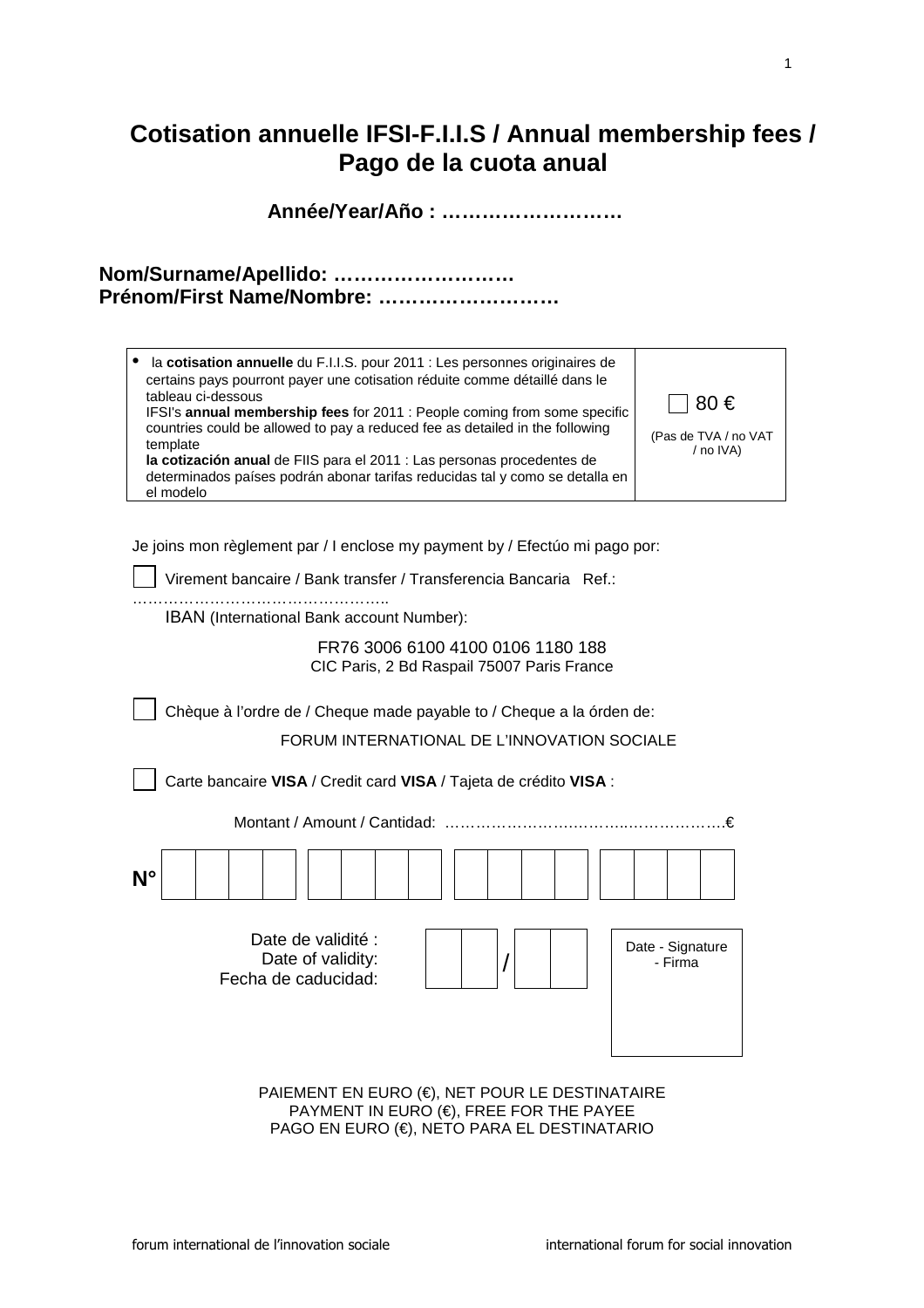# **COTISATIONS IFSI-F.I.I.S**

Pour les membres individuels, le montant des cotisations est calculé au pro rata basé sur la localisation géographique, en fonction de l'évaluation des revenus des pays de la Banque Mondiale.

| <b>Groupe pays A</b>     | <b>Groupe pays B</b> | <b>Groupe pays C</b> | <b>Groupe pays D</b> |
|--------------------------|----------------------|----------------------|----------------------|
| <b>Cotisation pleine</b> | 50 % cotisation      | 40 % cotisation      | 30 % cotisation      |
| 80 euros                 | 40 euros             | 32 euros             | 24 euros             |

#### **GROUPE PAYS A – COTISATION PLEINE**

Andorra, Antigua & Barbuda, Aruba, Australia, Austria, Bahamas, Bahrain, Barbados, Belgium, Bermuda, Brunei, Canada, Cayman Island, Channel Islands, Croatia, Cyprus, Czech Republic, Denmark, Equatorial Guinea, Estonia, Faeroe Islands, Finland, France, French Polynesia, Germany, Greece, Greenland, Guam, Hong Kong, Hungary, Iceland, Ireland, Isle of Man, Israel, Italy, Japan, Korea Rep, Kuwait, Liechtenstein, Luxembourg, Macao, China; Malta, Monaco, Netherlands, Netherlands Antilles, New Caledonia, New Zealand, Northern Mariana Islands Norway, Oman, Puerto Rico, Portugal, Qatar, San Marino, Saudi Arabia,

Singapore, Slovak Republic, Slovenia, Spain, Sweden, Switzerland, Trinidad & Tobago, Taiwan (R.O.C.), United Arab Emirates, United Kingdom, United States, Virgin Islands (U.S.)

### **GROUPE PAYS B - 50% COTISATION**

Algeria, American Samoa, Argentina, Belarus, Bosnia & Herzegovina, Botswana, Brazil, Bulgaria, Chile, Colombia, Costa Rica, Cuba, Dominica, Dominican Republic, Fiji, Gabon, Grenada, Jamaica, Kazakhstan, Latvia, Lebanon, Libya, Lithuania, Macedonia, Malaysia, Mauritius, ,Mayotte Mexico, Montenegro, Namibia, Palau, Panama, Peru, Poland, Romania, Russian Federation, Serbia Seychelles, South Africa, St Kitts & Nevis, St.Lucia, St Vincent & the Grenadines, Suriname, Turkey, Uruguay, Venezuela, RB.

#### **GROUPE PAYS C - 40% COTISATION**

Albania, Angola, Armenia, Azerbaijan, Belize, Bhutan, Bolivia, Cameroon, Cape Verde, China, Congo Rep, Cote d'Ivoire, Djibouti, Ecuador, Egypt, Arab Rep, El Salvador, Georgia, Guatemala, Guyana, Honduras, India, Indonesia, Iran, Iraq, Jordan, Kiribati, Lesotho, Maldives, Marshall Islands, Micronesia, Moldova, Mongolia, Morocco, Nicaragua, Nigeria, Pakistan, Papua New Guinea, Paraguay, Philippines, Samoa, Sao Tome & Principe, Solomon Islands, Sri Lanka, Sudan, Swaziland, Syrian Arab Republic, Thailand, Timor-Leste, Tonga, Tunisia, Turkmenistan, Ukraine, Vanuatu, West Bank & Gaza.

#### **GROUPE PAYS D - 30% COTISATION**

Afghanistan, Bangladesh, Benin, Burkina Faso, Burundi, Cambodia, Central African Republic, Chad, Comoros, Congo De. Rep, Eritrea, Ethiopia, Gambia, Ghana, Guinea, Guinea-Bissau, Haiti, Kenya, Korea, Dem Rep; Kyrgyz Republic, Lao, PDR, Liberia, Madagascar, Malawi, Mali, Mauritania, Mozambique,

Myanmar, Nepal, Niger, Rwanda, Senegal, Sierra Leone, Somalia, Tajikistan, Tanzania, Togo, Uganda, Uzbekistan, Vietnam, Yemen, Zambia, Zimbabwe.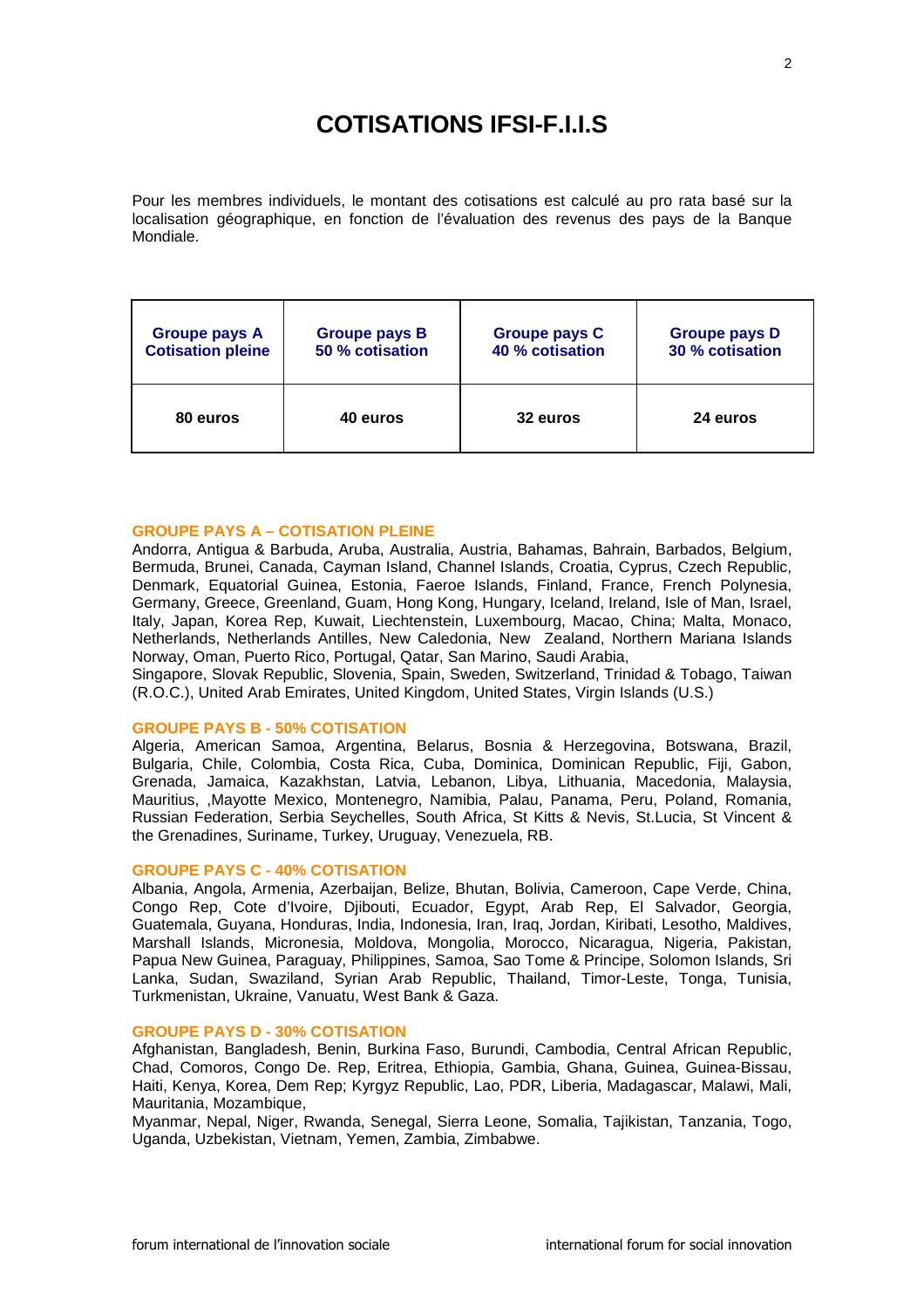# **IFSI-F.I.I.S FEES**

Fees for individual's members are calculated pro rata based on the geographic location according to the World Bank's rating of country income.

| <b>Country Band A</b> | <b>Country Band B</b> | <b>Country Band C</b> | <b>Country Band D</b> |
|-----------------------|-----------------------|-----------------------|-----------------------|
| <b>Full fees</b>      | <b>50 % fees</b>      | <b>40 % fees</b>      | <b>30 % fees</b>      |
| 80 euros              | 40 euros              | 32 euros              | 24 euros              |

#### **COUNTRY BAND A - FULL DUES**

Andorra, Antigua & Barbuda, Aruba, Australia, Austria, Bahamas, Bahrain, Barbados, Belgium, Bermuda, Brunei, Canada, Cayman Island, Channel Islands, Croatia, Cyprus, Czech Republic, Denmark, Equatorial Guinea, Estonia, Faeroe Islands, Finland, France, French Polynesia, Germany, Greece, Greenland, Guam, Hong Kong, Hungary, Iceland, Ireland, Isle of Man, Israel, Italy, Japan, Korea Rep, Kuwait, Liechtenstein, Luxembourg, Macao, China; Malta, Monaco, Netherlands, Netherlands Antilles, New Caledonia, New Zealand, Northern Mariana Islands Norway, Oman, Puerto Rico, Portugal, Qatar, San Marino, Saudi Arabia,

Singapore, Slovak Republic, Slovenia, Spain, Sweden, Switzerland, Trinidad & Tobago, Taiwan (R.O.C.), United Arab Emirates, United Kingdom, United States, Virgin Islands (U.S.)

#### **COUNTRY BAND B - 50% DUES**

Algeria, American Samoa, Argentina, Belarus, Bosnia & Herzegovina, Botswana, Brazil, Bulgaria, Chile, Colombia, Costa Rica, Cuba, Dominica, Dominican Republic, Fiji, Gabon, Grenada, Jamaica, Kazakhstan, Latvia, Lebanon, Libya, Lithuania, Macedonia, Malaysia, Mauritius, ,Mayotte Mexico, Montenegro, Namibia, Palau, Panama, Peru, Poland, Romania, Russian Federation, Serbia Seychelles, South Africa, St Kitts & Nevis, St.Lucia, St Vincent & the Grenadines, Suriname, Turkey, Uruguay, Venezuela, RB.

#### **COUNTRY BAND C - 40% DUES**

Albania, Angola, Armenia, Azerbaijan, Belize, Bhutan, Bolivia, Cameroon, Cape Verde, China, Congo Rep, Cote d'Ivoire, Djibouti, Ecuador, Egypt, Arab Rep, El Salvador, Georgia, Guatemala, Guyana, Honduras, India, Indonesia, Iran, Iraq, Jordan, Kiribati, Lesotho, Maldives, Marshall Islands, Micronesia, Moldova, Mongolia, Morocco, Nicaragua, Nigeria, Pakistan, Papua New Guinea, Paraguay, Philippines, Samoa, Sao Tome & Principe, Solomon Islands, Sri Lanka, Sudan, Swaziland, Syrian Arab Republic, Thailand, Timor-Leste, Tonga, Tunisia, Turkmenistan, Ukraine, Vanuatu, West Bank & Gaza.

#### **COUNTRY BAND D - 30% DUES**

Afghanistan, Bangladesh, Benin, Burkina Faso, Burundi, Cambodia, Central African Republic, Chad, Comoros, Congo De. Rep, Eritrea, Ethiopia, Gambia, Ghana, Guinea, Guinea-Bissau, Haiti, Kenya, Korea, Dem Rep; Kyrgyz Republic, Lao, PDR, Liberia, Madagascar, Malawi, Mali, Mauritania, Mozambique,

Myanmar, Nepal, Niger, Rwanda, Senegal, Sierra Leone, Somalia, Tajikistan, Tanzania, Togo, Uganda, Uzbekistan, Vietnam, Yemen, Zambia, Zimbabwe.